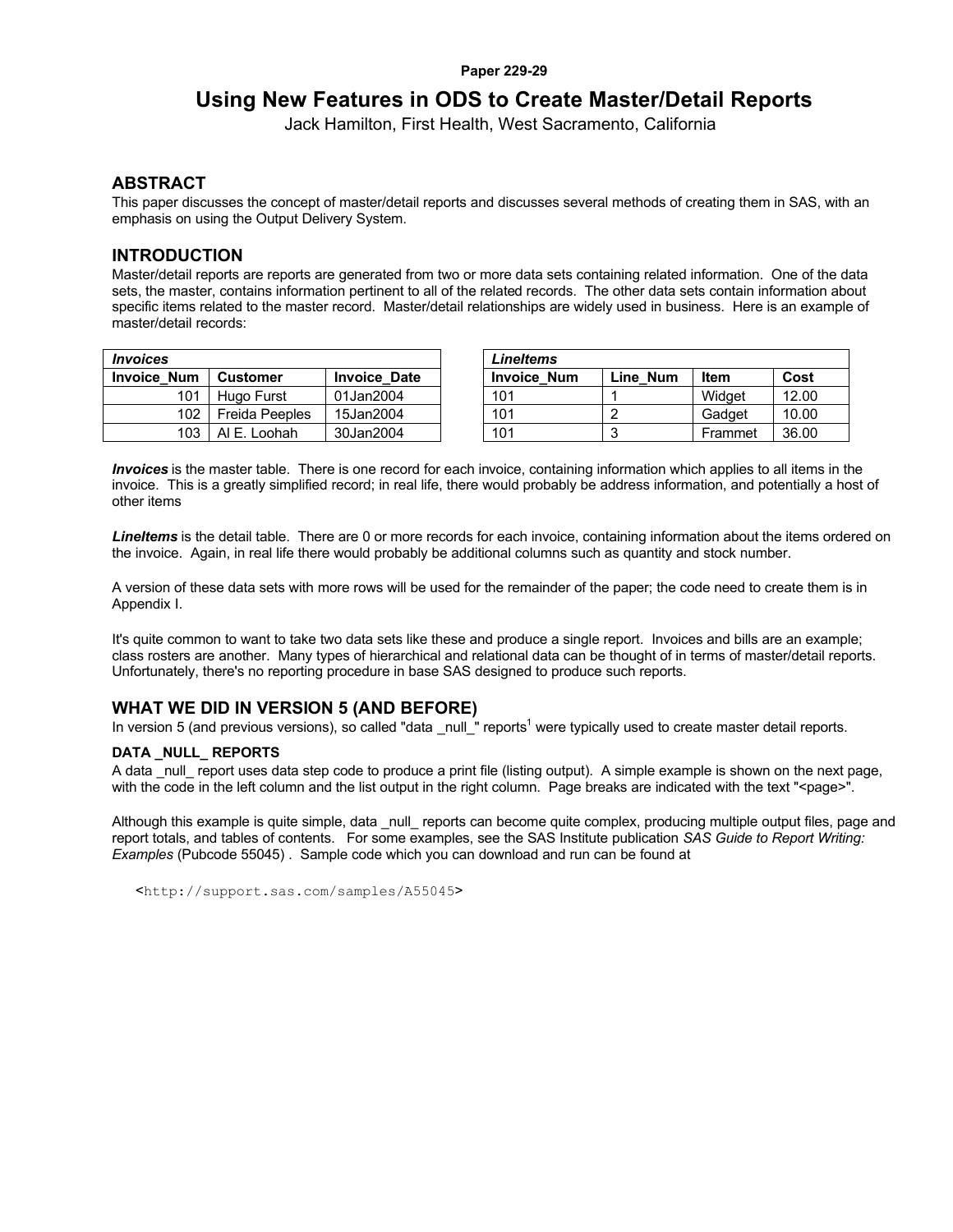## **Example 1: Simple DATA \_NULL\_ Reporting**

The first step in master/detail reporting with data \_null\_ reporting in the data step is to join the two data sets together. It could be done in the report-writing step, but in this case I'll do it separately so I can use the resulting data set in later examples.

In the sample output, '<page>' is used to indicate a page break.

| title 'Simple data null report'; | Simple data null report                      |
|----------------------------------|----------------------------------------------|
|                                  | Invoice: 101 for Hugo Furst on 01JAN2004     |
| data invoices and items;         | 1 Widget<br>12.00                            |
| merge sugi29. invoices           | 2 Gadget 10.00                               |
|                                  | 3 Frammet 36.00                              |
| sugi29.lineitems;                | 4 Thingies<br>37.56                          |
| by invoice num;                  |                                              |
| run;                             | Total:<br>\$95.56                            |
|                                  | $<$ page $>$                                 |
| data null;                       | Simple data null report                      |
|                                  | Invoice: 102 for Freida Peeples on 15JAN2004 |
| set invoices_and_items;          | 1 Gadget 10.00                               |
| by invoice num;                  | 2 Gizmo<br>50.37                             |
|                                  | 3 ItsIts<br>1.00                             |
|                                  | 4 Geehaws<br>5.76                            |
| file print;                      | 5 HooHaas<br>22.22                           |
|                                  |                                              |
| if first. invoice num then       | \$89.35<br>Total:                            |
| do;                              | $<$ page $>$                                 |
| if n ne 1 then                   | Simple data null report                      |
| put page;                        | Invoice: 103 for Al E. Loohah on 30JAN2004   |
| put 'Invoice: ' invoice num      | 1 Gadget<br>10.00                            |
| 'for ' customer                  | 2 Gizmo<br>50.37                             |
| 'on ' invoice date;              | 3 Whatsit<br>100.00                          |
|                                  | 4 ItsIts<br>1.00                             |
| totalcost = $0$ ;                |                                              |
| end;                             | Total:<br>\$161.37                           |
|                                  |                                              |
| put @5 line num 3.               |                                              |
| @10 item \$10.                   |                                              |
| $@22 \cost \tcomma10.2;$         |                                              |
|                                  |                                              |
| totalcost + cost;                |                                              |
|                                  |                                              |
|                                  |                                              |
| if last. invoice num then        |                                              |
| put /                            |                                              |
| $[010 \tcdot \tcdot]$            |                                              |
| @22 totalcost dollar10.2;        |                                              |
|                                  |                                              |
| run;                             |                                              |
|                                  |                                              |

There are two problems with data \_null\_ reporting: it can be very complicated to write (and to understand later), and it's designed for monospace, lineprinter output only. That was OK back in the days when programmers did all the programming and output went to lineprinters of lineprinters but nowadays many recipients want PDF or HTML output.

## **NEW FEATURES IN VERSIONS 6 AND 8**

When version 8 came out<sup>2</sup>, there were some substantial improvements. The Output Delivery System (ODS) gave the ability to send output to PDF, RTF, CSV, HTML, and other TLAs and ETLAs<sup>3</sup>. #BYVAL and #BYVAR allowed by values to be displayed in titles. Keyed access to data sets provided another way to join tables. And PROC REPORT added powerful and general support for custom reporting in a base SAS procedure.

### **USING #BYVAL TO CUSTOMIZE HEADERS**

A common use of data \_null\_ was to add page titles whose text depends on data values. Sometime after version 5, the special variables #BYVAR and #BYVALUE became available to print BY data values in the header. This eliminated the need for some simple data \_null\_ reports.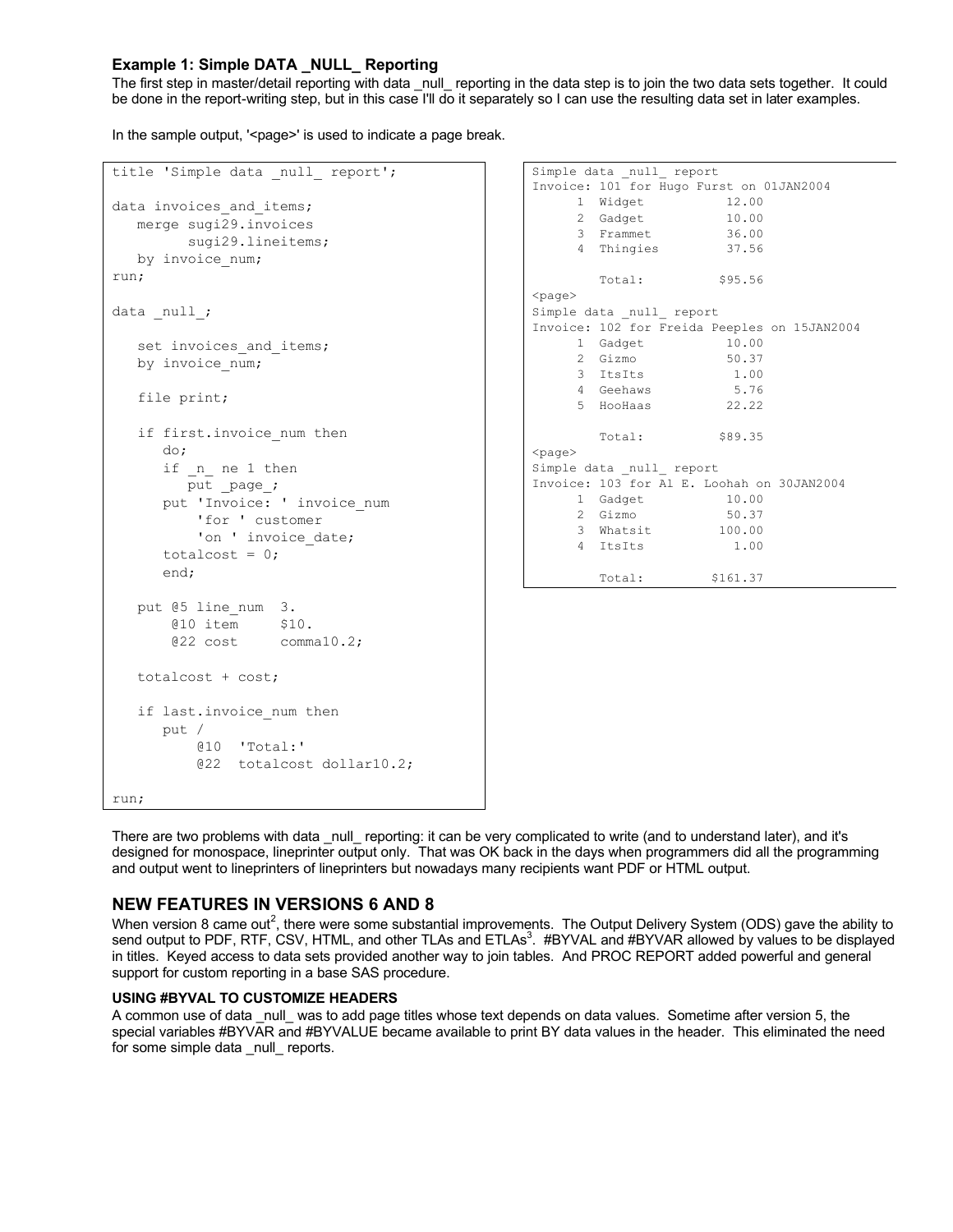#### *EXAMPLE 2: USING #BYVAL*

To save space, only the first page of output is shown.

```
options nobyline;
title "Invoice #BYVAL1 for #BYVAL2";
proc print data=invoices and items
        noobs;
   by invoice_num customer
     invoice date;
   id line num;
    var item cost; 
   pageby invoice num; sum cost;
    sumby customer;
run;
```

|                | Invoice 101 for Hugo Furst on 01JAN2004 |       |  |
|----------------|-----------------------------------------|-------|--|
| Line Num       | Item                                    | Cost  |  |
| 1              | Widget                                  | 12.00 |  |
| $\mathfrak{D}$ | Gadget                                  | 10.00 |  |
| 3              | Frammet.                                | 36.00 |  |
| 4              | Thingies                                | 37.56 |  |
|                |                                         |       |  |
| Customer       |                                         | 95.56 |  |
| Invoice Num    |                                         | 95.56 |  |

The output isn't quite as pretty as that produced by the data step, but it is much easier to produce. And if you want to spiff it up, or send output to PDF or HTML, you can use ODS.

### **PROC REPORT**

PROC REPORT is a very powerful reporting procedure, but is not the topic of this paper. I will give an example, but for more information see the SAS Institute documentation, or look at one of the many SUGI papers. I especially recommend papers by Lauren Haworth, Ray Pass, or Dan Bruns. PROC TABULATE is often an alternative; see papers by the same list of suspects, or Lauren Haworth's book.

#### *EXAMPLE 3: PROC REPORT*

```
title "Invoices from PROC REPORT";
proc report data=invoices_and_items 
nowindows;
    column invoice_num customer
     invoice date line num item cost;
   define invoice num / order noprint;
    define customer / order noprint;
   define invoice date / display noprint;
   define line num / order;
    define cost / sum;
    compute before _page_;
       line @1 'Invoice: ' invoice_num 3.
               ' for ' customer $10.
             ' on ' invoice date
                    worddatx12.;
    endcomp;
    break after customer / summarize page 
dol;
run;
```

```
Invoices from PROC REPORT
Invoice: 101 for Hugo Furst on 01 Jan 2004
  Line Num Item Cost
        1 Widget 12.00
        2 Gadget 10.00
        3 Frammet 36.00
        4 Thingies 37.56
                    ==========
                        95.56
```

```
Pages 2 and 3 are omitted to save space.
```
You may look at this and think "This isn't any simpler than writing a data null report", but that's not quite the case. Data \_null\_ reporting gets more complicated more quickly than PROC REPORT, and PROC REPORT can more easily take advantage of ODS. In addition, PROC REPORT does any needed sorting and summarization for you; you don't have to explicitly code PROC SORT or summary statements.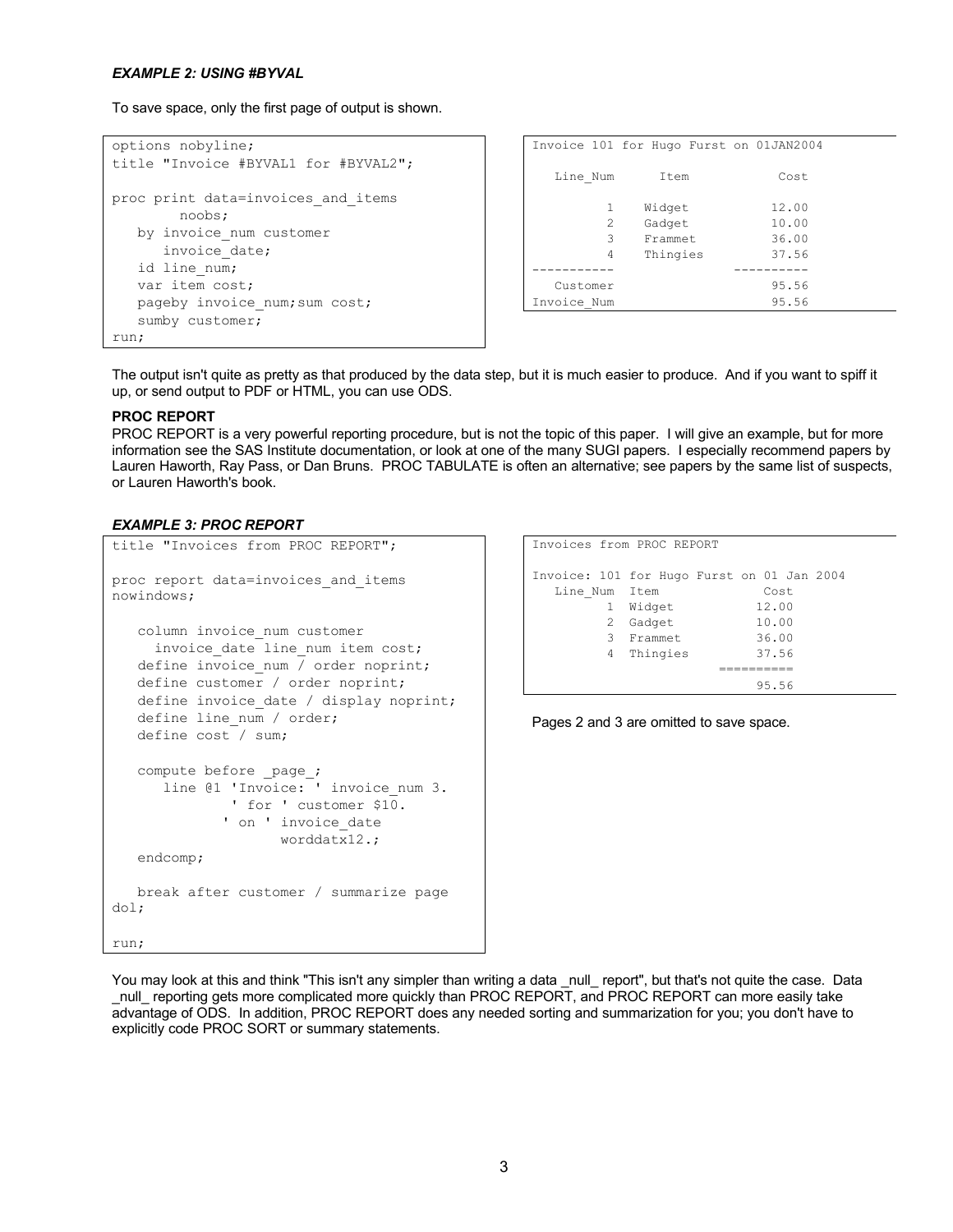#### **SENDING DATA STEP OUTPUT TO ODS**

You can use ODS in data null reporting; just open an ODS destination, and the print output will go there. For example, if you take the program code from Example 1 and surround it with ODS statements, you can create a PDF file.

### *EXAMPLE 4: ODS FROM THE DATA STEP*

| ods listing close;<br>ods pdf |          | Simple data _null_report                  |
|-------------------------------|----------|-------------------------------------------|
| $file='example4.pdf$ ;        |          |                                           |
|                               |          | Invoice: 101 for Hugo Furst on 1 Jan 2004 |
|                               | 1 Widget | 1,689, 119, 119<br>12.00                  |
| %include 'example1.sas';      | Gadget   | 10.00                                     |
|                               | Frammet  | 36.00                                     |
| ods pdf close;                | Thingies | 37.56                                     |
| ods listing;                  | Total:   | \$95.56                                   |

### **USING INDEXES**

Using the data step allows you to use the KEY= option on the SET statement, which means that you don't have to merge your two input data sets (but the detail data set does have to be indexed).

#### *EXAMPLE 5: USING INDEXES*

```
title 'Data Step Example With Index';
data null;
    set sugi29.invoices;
    file print;
   if n ne 1 then
      put page ;
   put 'Invoice: ' invoice num
        'for ' customer 
       'on' invoice date;
   totalcost = 0;iorc = 0;
   do while (\text{iorc} = 0);
       set sugi29.lineitems 
           key=invoice_num;
      if \text{iorc} = 0 then do;
          put @5 line_num 3.
              @10 item $10.
              @22 cost comma10.2;
          totalcost = totalcost + cost;
          end;
    end;
    put @5 'Total' 
        @22 totalcost comma10.2;
   error_ = 0;run;
```

```
Data Step Example With Index
Invoice: 101 for Hugo Furst on 1 Jan 2004
    1 Widget 12.00<br>2 Gadget 10.00
 2 Gadget 10.00
 3 Frammet 36.00
     4 Thingies 37.56
    Total 95.56 
<page>
Data Step Example With Index
Invoice: 102 for Freida Peeples on 15 Jan 2004
     1 Gadget 10.00
    2 Gizmo 50.37<br>3 ItsIts 1.00
     3 ItsIts 1.00
     4 Geehaws 5.76
     5 HooHaas 22.22
    Total 89.35
<page>Data Step Example With Index
Invoice: 103 for Al E. Loohah on 30 Jan 2004
     1 Gadget 10.00
     2 Gizmo 50.37
     3 Whatsit 100.00
     4 ItsIts 1.00
    Total 161.37
```
Note: In real life, you would need additional code for exception detection - for example, if an invoice has no lines, you might want to print an explanatory note to that effect. All possible values for \_IORC\_ under various error conditions are shown in the document-ation for the %SYSRC system autocall macro. I don't know of anything listing the values for KEY= in particular. For this example, checking for a value of 0 (got a record) versus non-0 (didn't get a record) is sufficient.

You might look at this and think "This is much more complicated than the other code! Why bother!?", and you'd be right, but only because this is a simple example. If you have more levels of detail - cities within counties within states within regions, for example - it quickly becomes even more difficult to keep track of all the IN= and FIRST. and LAST. variables. This method allows you to put all the code dealing with one data set in one place.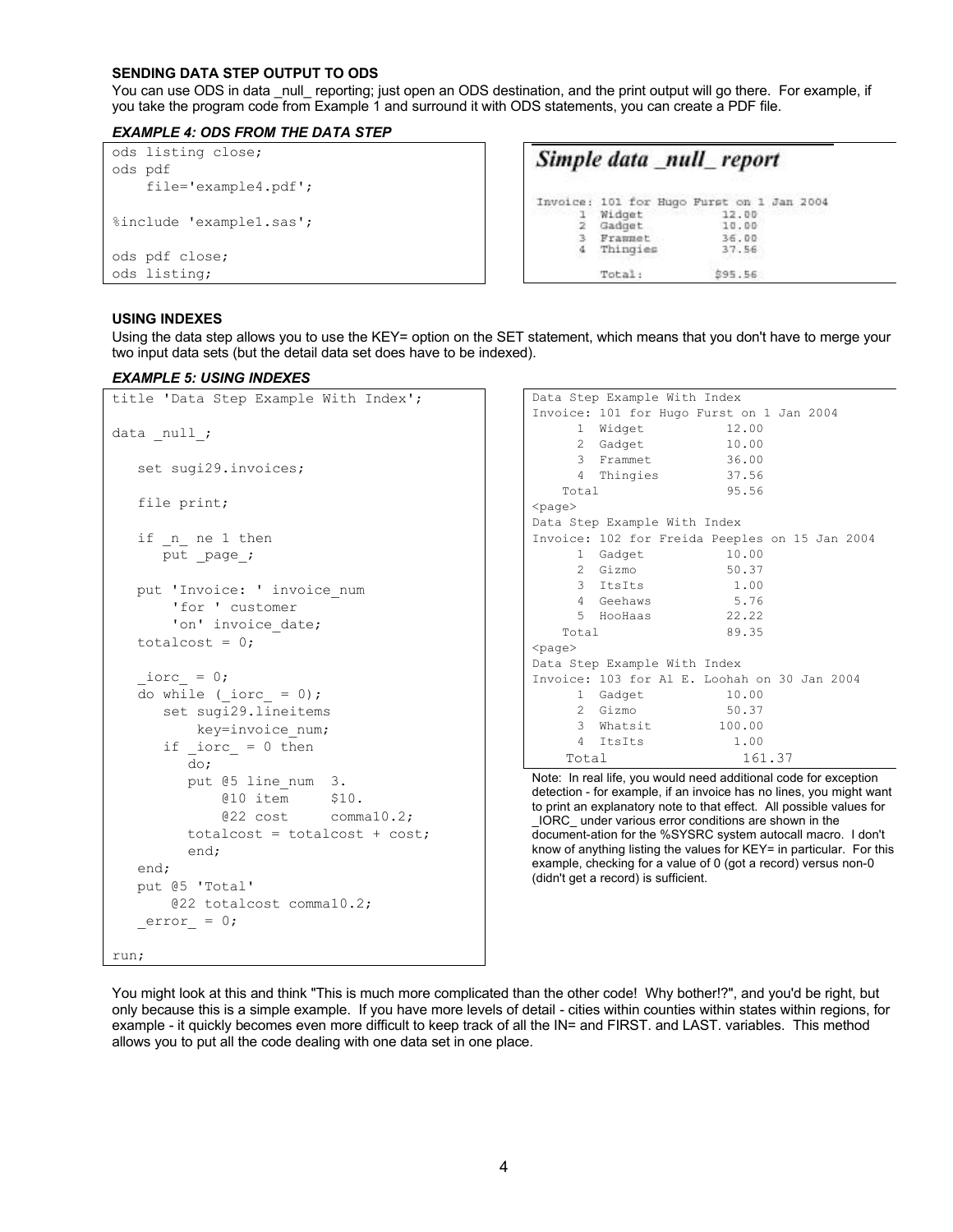## **IN-LINE FORMATTING IN VERSION 8.2**

Version 8.2 of SAS added new formatting capabilities in titles and footnotes. Using an ODS escape character and special formatting commands, you can control the font and (to some extent) the location of individual pieces of your titles and footnotes. Although this does not add any additional data capabilities, it does increase the control your have over your output. The example below uses a style to change the appearance of some text, and the m and n commands to align text. The m tells ODS to save the current location; -2n tells ODS to go to that location on a new line.

### *EXAMPLE 6: IN-LINE FORMATTING*

```
options nobyline;
title "^S={font=(helvetica) 
font_size=3}Invoice ^m#BYVAL1 ^-2nfor 
\overline{\text{HBYVAL2}} ^-2non \overline{\text{HBYVAL3}}^S={}";
proc report data=invoices and items
nowindows
      style(summary)={font weight=bold};
   by invoice num customer invoice date;
   column line num item cost;
   define line num / order;
    define cost / sum;
    rbreak after / summarize page dol;
run;
```

| Invoice 101 | for Hugo Furst<br>on 1 Jan 2004 |       |
|-------------|---------------------------------|-------|
| Line_Num    | <b>Item</b>                     | Cost  |
|             | Widget                          | 12.00 |
| 2           | Gadget                          | 10.00 |
| 3           | Frammet                         | 36.00 |
| 4           | Thingies                        | 37.56 |
|             |                                 | 95.56 |

Note: This particular example isn't very interesting. A real-life example would probably eliminate some of the internal divider lines and add a description for the total line. Those things are easy enough to do, but are outside the scope of this paper.

Because this PROC REPORT uses a BY statement, you can't take advantage of PROC REPORT's ability to sort your data automatically; the input data set must already be sorted by or indexed on the BY variables.

## **NEW FEATURES IN VERSION 9**

### **PROC DOCUMENT**

PROC DOCUMENT is a base SAS procedure which lets you reorder and print output from SAS procedures and the data step. PROC DOCUMENT works with DOCUMENT objects, which are created by the new ODS DOCUMENT destination. This new facility (some of which is still under development) is discussed in several other sessions at this SUGI; please read the associated papers for more details. This paper presents a way to use ODS DOCUMENTs for master/detail reports, but does not explore the details.

There are two steps to the process. First, you create a document object for each section of output. For our data, there will be 3 invoice documents (one for each invoice in INVOICES) and 3 lineitem documents (again, one for each distinct invoice). Notice that it's not necessary to join the two tables together. PROC REPORT doesn't support ODS DOCUMENT as well as PROC TABULATE does, so I'm using PROC TABULATE.

## *EXAMPLE 7A: CREATING PROC DOCUMENT OBJECTS*

```
ods document name=example7;
proc tabulate data=sugi29.invoices;
  by invoice num;
   class invoice num customer;
   var invoice date;
    keylabel max=' ';
   table invoice num * customer,
invoice_date*max*format=worddatx12.;
run;
```

```
proc tabulate data=sugi29.lineitems;
    by invoice_num;
    class line_num item;
    var cost;
    keylabel sum='';
   table (line num * item) all,
          cost*sum;
run;
ods _all_ close;
```
You can use PROC DOCUMENT to get a list of the document objects the previous procedures created: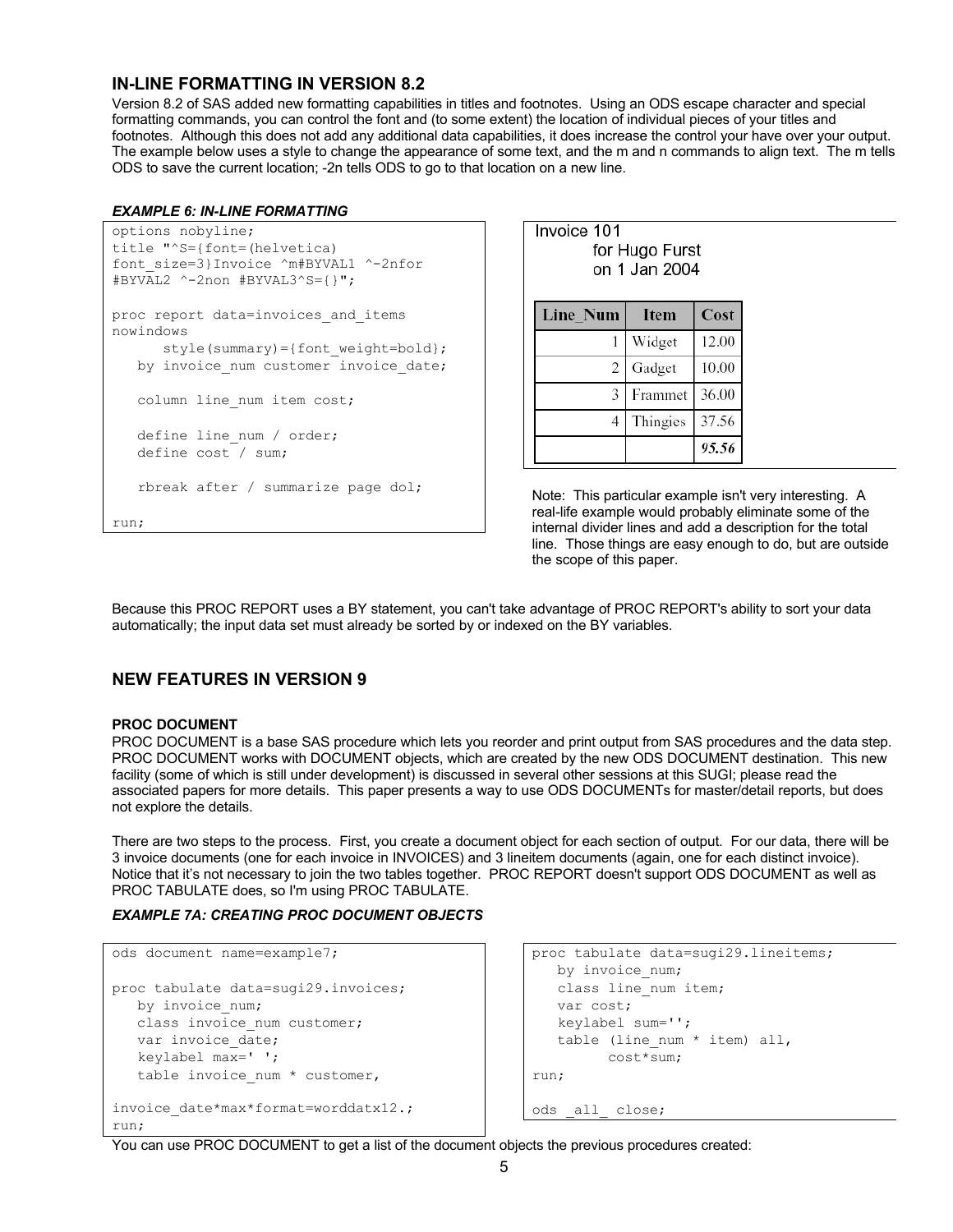### *EXAMPLE 7B: LISTING DOCUMENT OBJECTS*

```
ods document name=example7;
proc document name=example9;
    list / levels=all;
    run;
quit;
```
produces:

| Listing of: \Work.Example9\                   |       |
|-----------------------------------------------|-------|
| Order by: Insertion                           |       |
| Number of levels: All                         |       |
|                                               |       |
| Obs<br>Path                                   | Type  |
| $1 \ \text{Tabulate}\$                        | Dir   |
| 2 \Tabulate#1\ByGroup1#1                      | Dir   |
| 3 \Tabulate#1\ByGroup1#1\Report#1             | Dir   |
| 4 \Tabulate#1\ByGroup1#1\Report#1\Table#1     | Table |
| 5 \Tabulate#1\ByGroup2#1                      | Dir   |
| 6 \Tabulate#1\ByGroup2#1\Report#1             | Dir   |
| 7 \Tabulate#1\ByGroup2#1\Report#1\Table#1     | Table |
| 8 \Tabulate#1\ByGroup3#1                      | Dir   |
| 9 \Tabulate#1\ByGroup3#1\Report#1             | Dir   |
| 10 \Tabulate#1\ByGroup3#1\Report#1\Table#1    | Table |
| 11 \Tabulate#2                                | Dir   |
| 12 \Tabulate#2\ByGroup1#1                     | Dir   |
| 13 \Tabulate#2\ByGroup1#1\Report#1            | Dir   |
| \Tabulate#2\ByGroup1#1\Report#1\Table#1<br>14 | Table |
| 15 \Tabulate#2\ByGroup2#1                     | Dir   |
| \Tabulate#2\ByGroup2#1\Report#1<br>16         | Dir   |
| \Tabulate#2\ByGroup2#1\Report#1\Table#1<br>17 | Table |
| \Tabulate#2\ByGroup3#1<br>18                  | Dir   |
| 19 \Tabulate#2\ByGroup3#1\Report#1            | Dir   |
| 20 \Tabulate#2\ByGroup3#1\Report#1\Table#1    | Table |

All we're interested in is the tables; the two in bold are the ones associated with the first BY-group.

Next, you play the output back, in the correct order and with appropriate page breaks. Unfortunately, the process of setting this up is not as automated as it ought to be; I think that future releases of SAS will make this easier. We want to print out the header for the first invoice, which is the first BY-group in the first TABULATE, followed by the data for that invoice, which is the first BY-group in the second TABULATE:

### **EXAMPLE 7C: REPLAYING OUTPUT**

```
ods pdf 
file="%sysfunc(pathname(sugi29))\..\example
9.pdf" notoc;
ods pdf startpage=never;
proc document name=example9;
replay 
\Tabulate#1\ByGroup1#1\Report#1\Table#1;
replay 
\Tabulate#2\ByGroup1#1\Report#1\Table#1;
run; quit;
```
This produces the following output:

```
ods pdf startpage=now;
proc document name=example9;
    replay 
\Tabulate#1\ByGroup2#1\Report#1\Table#1;
    replay 
\Tabulate#2\ByGroup2#1\Report#1\Table#1;
run; quit;
```

```
ods pdf close;
```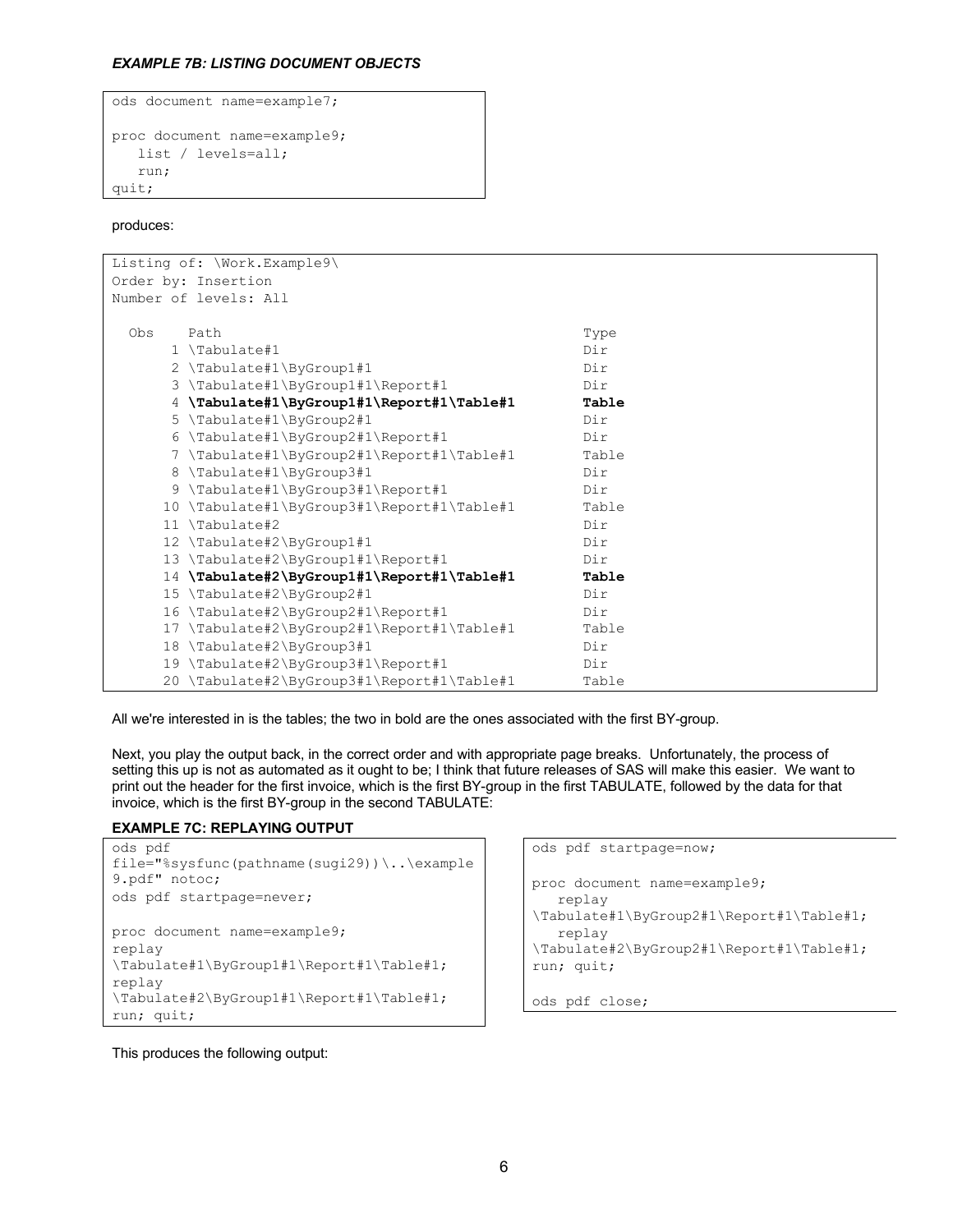|                         |                   |       | <b>Invoice Date</b> |
|-------------------------|-------------------|-------|---------------------|
| <b>Invoice_Num</b>      | <b>Customer</b>   |       |                     |
| 101                     | <b>Hugo Furst</b> |       | 1 Jan 2004          |
|                         |                   | Cost  |                     |
|                         |                   | Sum   |                     |
| <b>Line Num</b>         | Item              |       |                     |
|                         | Widget            | 12.00 |                     |
| $\overline{2}$          | Gadget            | 10.00 |                     |
| $\overline{\mathbf{3}}$ | <b>Frammet</b>    | 36.00 |                     |
| 4                       | <b>Thingies</b>   | 37.56 |                     |
| All                     |                   | 95.56 |                     |

This obviously needs more work to get the appearance right, but the concept is there.

This approach seems like it's the most work of any seen so far. So why use it? Because it lets you produce all the pieces you want separately (probably using BY-groups) and combine them in a different order later. If you want to produce a one page report with two tables and a graph, there's probably no reason to use DOCUMENTs. On the other hand, if you want to produce that page for 100 different invoices, it's going to be much more efficient to run two PROC TABULATEs and one PROC GPLOT than to run 200 PROC TABULATES and 100 PROC GPLOTS, each with a WHERE statement.

### **DATA STEP OBJECT-ORIENTED INTERFACE TO ODS**

The object-oriented data step interface to ODS, new in release 9.0 and still experimental in release 9.1, provides a way to send information to ODS. It lets you combine the power of the data step with the output capabilities of ODS. A short way of describing it is to say that it lets you generate tables with varying numbers of rows and columns, with the ability to programmatically apply formatting to each individual cell.

The interface regards the output as a series of objects, each of which might contain one or more other objects. For our sample output, each page contains a table object containing the invoice information and another table object containing the lineitem information. Each table contains rows, each row contains cells, and each cell contains text. Each object can use the default formatting for the current style, or you can assign a different formatting.

The code for this is basically the same as that for Example 5, Using Indexes, but instead of writing lines to the output file you make function calls to the interface. Example 5 wrote text, but with the OO interface you can write to any ODS destination.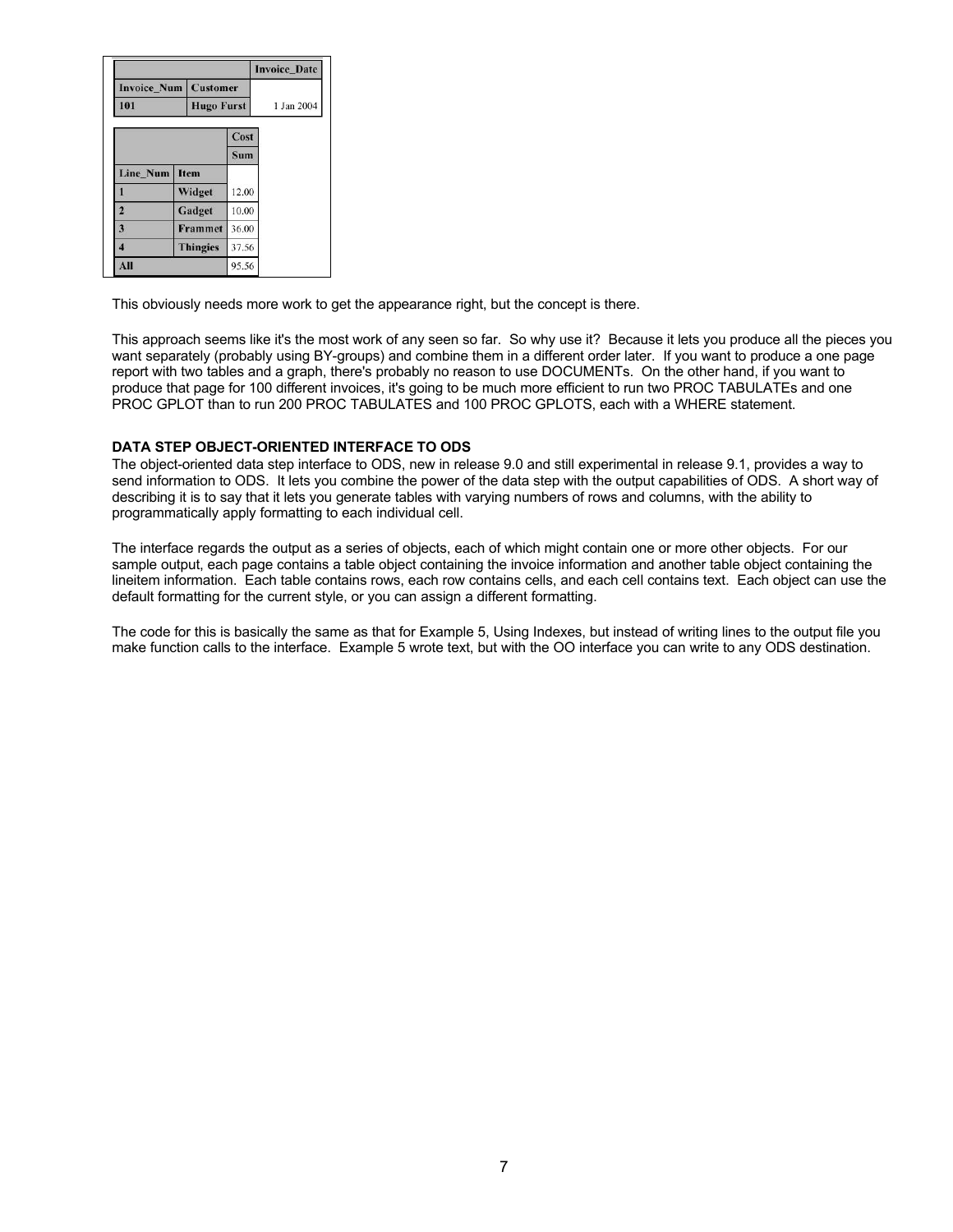#### **EXAMPLE 7: OBJECT ORIENTED ODS**

```
data null;
   declare odsout Example10();
    set sugi29.invoices end=end;
    Example10.table_start();
    Example10.row_start();
    Example10.format_cell (text: 'Invoice: ' 
        || put(invoice_num, 3.)
        || ' for ' || trim(customer) 
       || ' on ' || left(put(invoice date, worddatx12.)));
   Example10.row end();
   Example10.table end();
   totalcost = 0;
   \text{iorc} = 0;
   Example10.table start();
   Example10.row start();
    Example10.format_cell(text: 'Line Num');
   Example10.format cell(text: 'Item');
   Example10.format cell(text: 'Cost');
    Example10.row_end();
   do while (iorc = 0);
      set sugi29.lineitems key=invoice num;
      if iorc = 0 then
          do;
         Example10.row start();
         Example10.format_cell( text: put(line_num, 3.));
          Example10.format_cell( text: item );
         Example10.format cell( text: put(cost, comma10.2));
          Example10.row_end();
          totalcost = totalcost + cost;
          end;
    end;
    Example10.row_start();
   Example10.format cell(text: 'Total', column span: 2,
                         Overrides: "font weight=bold");
   Example10.format cell(text: put(totalcost, comma10.2)
                          Overrides: "font weight=bold"));
  Example10.row end();
   error = 0;Example10.table end();
    if not end then 
       Example10.page();
run;
ods all close;
```
As you can see, table start() starts a new table, and table end() ends it. row start() starts a new row, and row end() ends it. format cell adds a new column; the text parameter defines the contents, and the optional column span() and overrides parameters specify additional formatting for a particular cell. Many of the style attributes that can be used elsewhere in SAS can be used in the format\_cell function.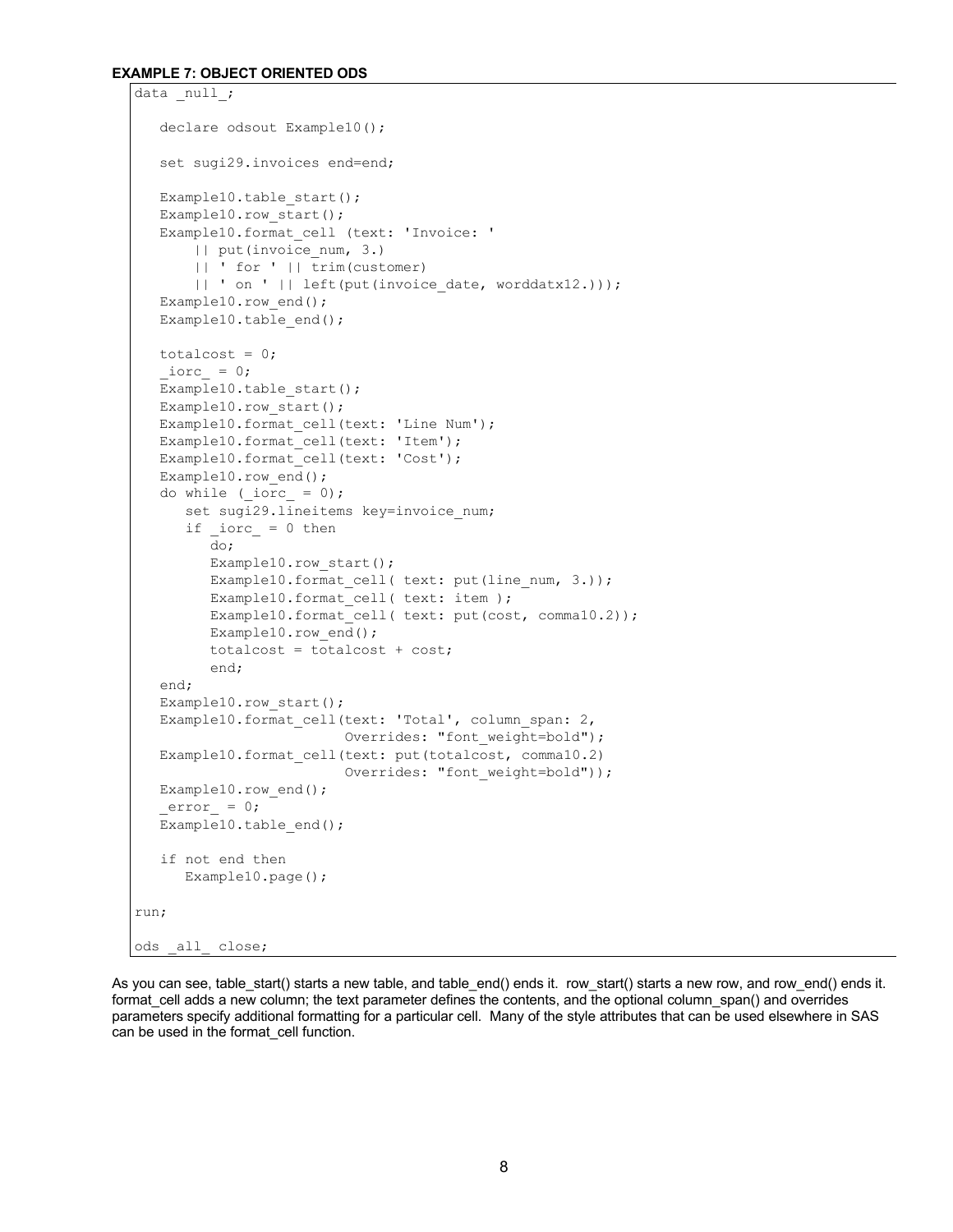And the first page of the output looks like this:

| Invoice: 101 for Hugo Furst on 1 Jan 20 |          |       |  |
|-----------------------------------------|----------|-------|--|
| Line Num                                | Item     | Cost  |  |
|                                         | Widget   | 12.00 |  |
| $\overline{2}$                          | Gadget   | 10.00 |  |
| 3                                       | Frammet  | 36.00 |  |
|                                         | Thingies | 37.56 |  |
| <b>Total</b>                            |          | 95.56 |  |

## **REFERENCES**

All references are available through the World Wide Web. I suggest using Lex Jansen's search site at <http://www.lexjansen.com/sugi/> to find individual papers whose location is not specified below, or use the author's name and the paper title in Google - that works for everything except "The DOCUMENT Procedure", and is likely to keep working even if sites are reorganized..

Andrew Karp, Sierra Information Systems, *A Peek at PROC DOCUMENT*, <http://www.sierrainformation.com/presentationPDF/presentation\_11.pdf>.

 $04$ 

Daniel O'Connor, SAS Institute, *Next Generation Data \_NULL\_ Report Writing Using ODS OO Features*, SUGI 28.

Brian T. Schellenberger, SAS Institute, *ODS Layout: Arranging ODS Output as You See Fit*, SUGI 28.

Jason Secosky, SAS Institute, *The Data step in Version 9: What's New*, <http://support.sas.com/rnd/papers/sugi27/dsv9 sugi.pdf>

SAS Institute, *The DOCUMENT Procedure*, <http://support.sas.com/91doc/getDoc/odsug.hlp/a002217000.htm>.

SAS Institute, *New Features for ODS Destinations in 8.2*, <http://support.sas.com/rnd/base/topics/odsprinter/new82.html>.

## **CONTACT INFORMATION**

Jack Hamilton First Health 750 Riverpoint Drive West Sacramento, California 95605 USA jackhamilton@firsthealth.com www.excursive.com/sas

SAS and all other SAS Institute Inc. product or service names are registered trademarks or trademarks of SAS Institute Inc. in the USA and other countries. ® indicates USA registration.

Other brand and product names are trademarks of their respective companies.